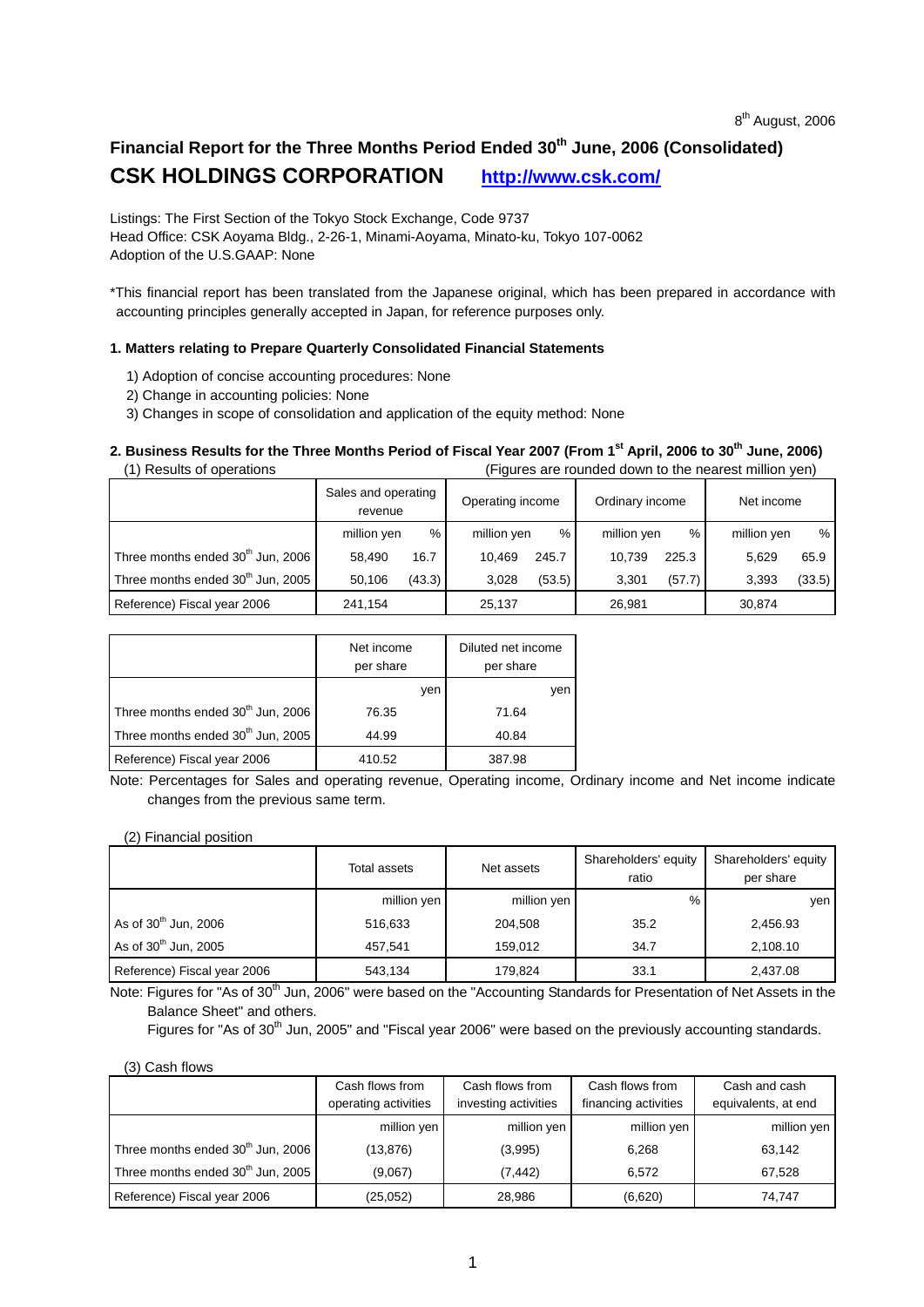### (4) Non-consolidated results of operations for the three months period of fiscal year 2007 (From 1<sup>st</sup> April, 2006 to 30<sup>th</sup> June, 2006)

|                                               | Sales and operating<br>revenue |        | Operating income |       | Ordinary income |       | Net income  |        |
|-----------------------------------------------|--------------------------------|--------|------------------|-------|-----------------|-------|-------------|--------|
|                                               | million yen                    | %      | million yen      | %     | million yen     | %     | million yen | %      |
| Three months ended 30 <sup>th</sup> Jun, 2006 | 10.686                         | (57.0) | 8.796            | 402.5 | 9.412           | 151.5 | 9.006       | 78.6   |
| Three months ended 30 <sup>th</sup> Jun, 2005 | 24.872                         | (21.6) | 1.750            | 42.8  | 3.741           | 19.8  | 5.043       | (42.8) |
| Reference) Fiscal year 2006                   | 59,807                         |        | 2,529            |       | 6,206           |       | 22,563      |        |

Note: Percentages for Sales and operating revenue, Operating income, Ordinary income and Net income indicate changes from the previous same term.

|                                  | Total assets | Net assets  |
|----------------------------------|--------------|-------------|
|                                  | million yen  | million yen |
| As of 30 <sup>th</sup> Jun, 2006 | 285,115      | 170,041     |
| As of 30 <sup>th</sup> Jun, 2005 | 266,916      | 153,147     |
| Reference) Fiscal year 2006      | 288,996      | 163,862     |

Note: Figures for "As of 30<sup>th</sup> Jun, 2006" were based on the "Accounting Standards for Presentation of Net Assets in the Balance Sheet" and others.

Figures for "As of 30<sup>th</sup> Jun, 2005" and "Fiscal year 2006" were based on the previously accounting standards.

### **3. Earnings Forecast for the Fiscal Year 2007 (From 1st April, 2006 to 31st March, 2007)**

(1) Consolidated earnings forecast

|           | Sales and<br>operating revenue | Ordinary income | Net income  |
|-----------|--------------------------------|-----------------|-------------|
|           | million yen                    | million yen     | million yen |
| Interim   | 125,000                        | 18,500          | 9,500       |
| Full-year | 260,000                        | 35,000          | 18,000      |

Reference) Expected Net income per share (full-year basis): 243.50 yen

### (2) Non-consolidated earnings forecast

|           |                   |                 |             | Annual dividends per share |                      |       |  |
|-----------|-------------------|-----------------|-------------|----------------------------|----------------------|-------|--|
|           | Operating revenue | Ordinary income | Net income  | Interim                    | End of the<br>period |       |  |
|           | million yen       | million yen     | million yen | ven                        | ven                  | ven   |  |
| Interim   | 11,500            | 8,500           | 8,300       | 20.00                      |                      |       |  |
| Full-year | 15,500            | 10,200          | 10,000      |                            | 20.00                | 40.00 |  |

Reference) Expected Net income per share (full-year basis): 135.28 yen

\*Since descriptions about future events, for instance, earnings forecast for March, 2007 are estimation, results may differ from this estimation due to changes of several economic conditions.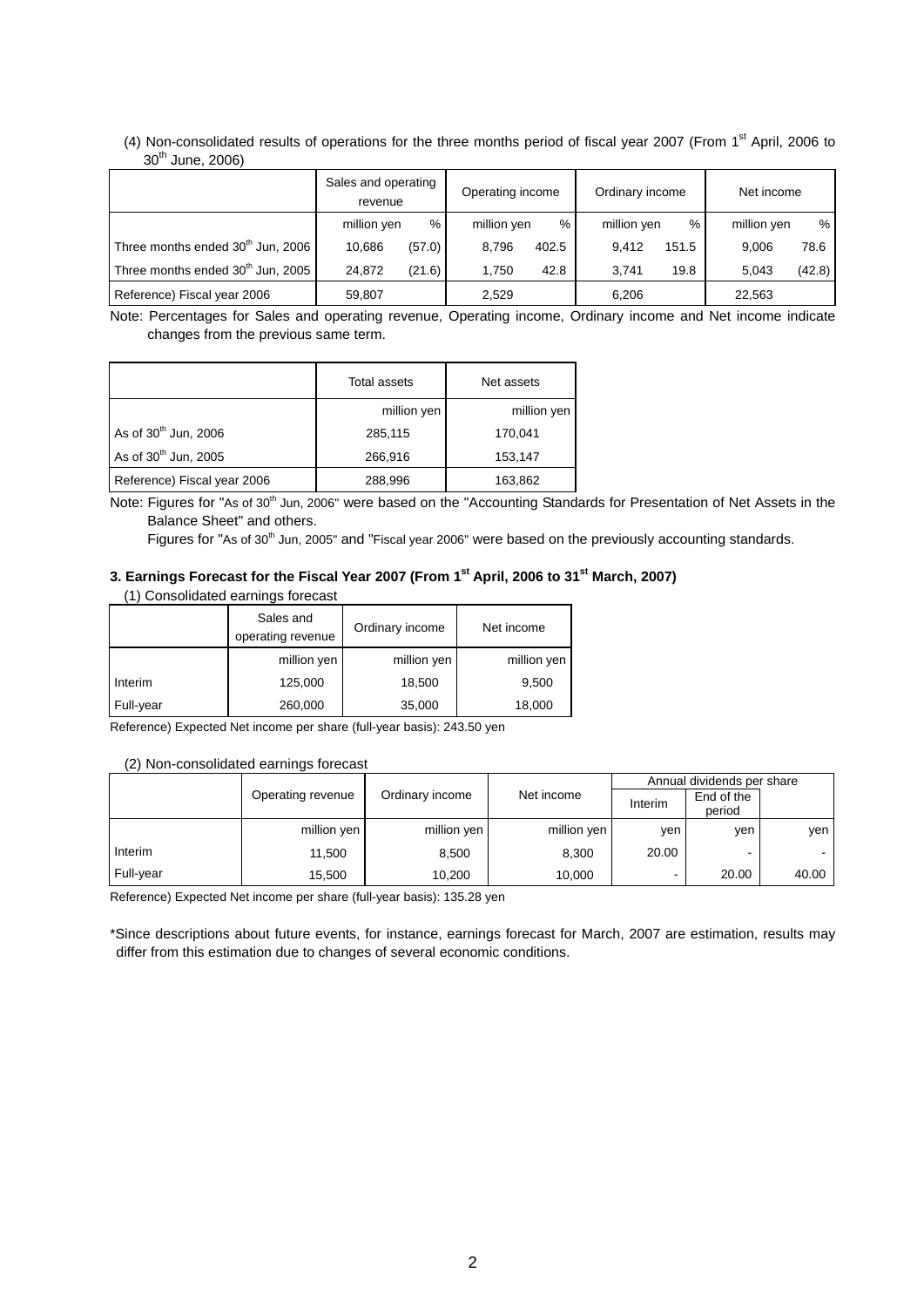# **Consolidated Balance Sheets**

|                                                                 |                  |               |                                                                                                  |                           |                                    |               |                                   | (millions of yen) |
|-----------------------------------------------------------------|------------------|---------------|--------------------------------------------------------------------------------------------------|---------------------------|------------------------------------|---------------|-----------------------------------|-------------------|
| Period                                                          | Fiscal year 2006 |               | Fiscal year 2007                                                                                 |                           | Fiscal year 2006                   |               | Increase(Decrease)<br>compared to |                   |
|                                                                 |                  |               | 1st quarter 1st quarter<br>(As of $30^{\text{th}}$ Jun, 2005) (As of $30^{\text{th}}$ Jun, 2006) |                           | (As of 31 <sup>st</sup> Mar, 2006) |               | fiscal year 2006                  |                   |
| Account                                                         | Amount           | % of<br>total | Amount                                                                                           | $\frac{1}{6}$ of<br>total | Amount                             | % of<br>total | Amount                            | Change            |
| Assets                                                          |                  | $\frac{0}{0}$ |                                                                                                  | %                         |                                    | %             |                                   | $\frac{9}{6}$     |
| <b>Current assets</b>                                           |                  |               |                                                                                                  |                           |                                    |               |                                   |                   |
| 1 Cash and time deposits                                        | 69,491           |               | 66,118                                                                                           |                           | 77,444                             |               | (11, 326)                         |                   |
| 2 Notes and accounts receivable                                 | 25,519           |               | 22,732                                                                                           |                           | 36,079                             |               | (13, 347)                         |                   |
| 3 Marketable securities                                         | 2,343            |               | 3,896                                                                                            |                           | 3,910                              |               | (14)                              |                   |
| 4 Venture capital investments                                   | 15,866           |               | 3,176                                                                                            |                           | 3,176                              |               |                                   |                   |
| 5 Inventories                                                   | 8,732            |               | 12,893                                                                                           |                           | 8,111                              |               | 4,781                             |                   |
| 6 Investments related to financial<br>services                  | 51,748           |               | 105,977                                                                                          |                           | 94,123                             |               | 11,853                            |                   |
| 7 Cash segregated as deposits<br>related to securities business | 39,547           |               | 47,825                                                                                           |                           | 57,696                             |               | (9,870)                           |                   |
| 8 Trading assets related to<br>securities business              | 14,844           |               | 12,020                                                                                           |                           | 10,863                             |               | 1,157                             |                   |
| 9 Receivables related to margin<br>transactions                 | 73,571           |               | 103,207                                                                                          |                           | 112,120                            |               | (8,913)                           |                   |
| 10 Other current assets                                         | 31,142           |               | 33,982                                                                                           |                           | 36,800                             |               | (2,818)                           |                   |
| Allowance for doubtful accounts                                 | (91)             |               | (63)                                                                                             |                           | (162)                              |               | 98                                |                   |
| Total current assets                                            | 332,716          | 72.7          | 411,767                                                                                          | 79.7                      | 440,165                            | 81.0          | (28, 397)                         | (6.5)             |
| II Fixed assets                                                 |                  |               |                                                                                                  |                           |                                    |               |                                   |                   |
| 1 Tangible fixed assets                                         |                  |               |                                                                                                  |                           |                                    |               |                                   |                   |
| (1) Buildings and structures                                    | 17,574           |               | 10,052                                                                                           |                           | 10,391                             |               | (339)                             |                   |
| $(2)$ Land                                                      | 10,876           |               | 11,684                                                                                           |                           | 11,684                             |               |                                   |                   |
| (3) Other tangible fixed assets                                 | 5,818            |               | 4,593                                                                                            |                           | 4,910                              |               | (317)                             |                   |
| Total tangible fixed assets                                     | 34,269           | 7.5           | 26,329                                                                                           | 5.1                       | 26,986                             | 5.0           | (656)                             | (2.4)             |
| 2 Intangible fixed assets                                       |                  |               |                                                                                                  |                           |                                    |               |                                   |                   |
| (1) Consolidated adjustments<br>(Goodwill)                      | 891              |               | 435                                                                                              |                           | 607                                |               | (172)                             |                   |
| (2) Other intangible fixed assets                               | 16,307           |               | 3,522                                                                                            |                           | 3,826                              |               | (303)                             |                   |
| Total intangible fixed assets                                   | 17,199           | 3.8           | 3,958                                                                                            | 0.8                       | 4,434                              | 0.8           | (475)                             | (10.7)            |
| 3 Investments and other assets                                  |                  |               |                                                                                                  |                           |                                    |               |                                   |                   |
| (1) Investments in securities                                   | 43,353           |               | 60,499                                                                                           |                           | 58,679                             |               | 1,820                             |                   |
| (2) Prepaid pension costs                                       | 4,292            |               | 3,288                                                                                            |                           | 3,269                              |               | 19                                |                   |
| (3) Deferred income taxes                                       | 13,342           |               | 1,358                                                                                            |                           | 969                                |               | 388                               |                   |
| (4) Others                                                      | 14,595           |               | 11,550                                                                                           |                           | 10,750                             |               | 800                               |                   |
| Allowance for doubtful<br>accounts                              | (2, 229)         |               | (2, 118)                                                                                         |                           | (2, 120)                           |               | 2                                 |                   |
| Total investments and other                                     |                  |               |                                                                                                  |                           |                                    |               |                                   |                   |
| assets                                                          | 73,355           | 16.0          | 74,578                                                                                           | 14.4                      | 71,548                             | 13.2          | 3,029                             | 4.2               |
| Total fixed assets                                              | 124,824          | 27.3          | 104,866                                                                                          | 20.3                      | 102,969                            | 19.0          | 1,897                             | 1.8               |
| <b>Total assets</b>                                             | 457,541          | 100.0         | 516,633                                                                                          | 100.0                     | 543,134                            | 100.0         | (26, 500)                         | (4.9)             |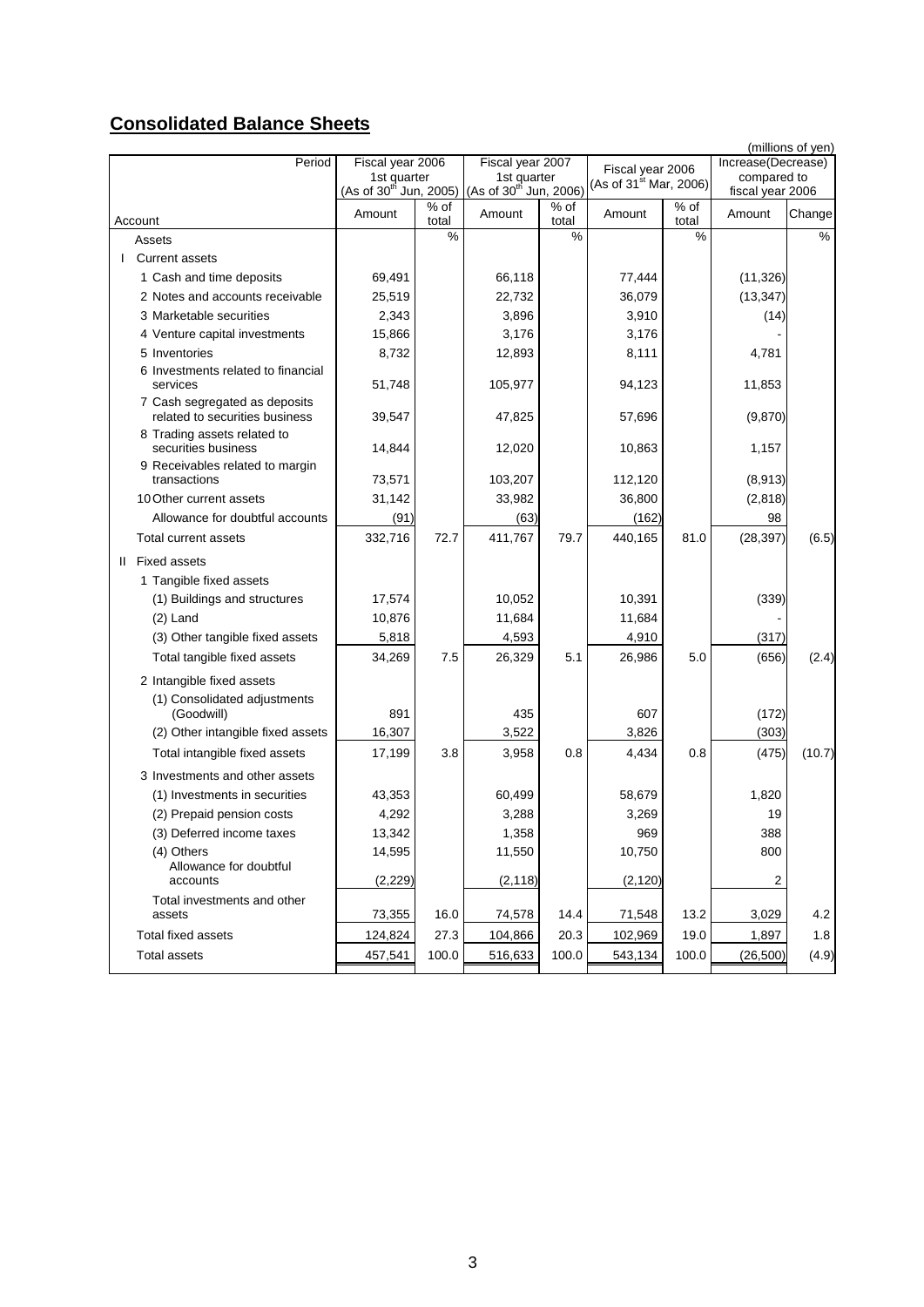|                                                        |                  |               |                                                                                                  |               |                                    |                 |                                 | (millions of yen) |
|--------------------------------------------------------|------------------|---------------|--------------------------------------------------------------------------------------------------|---------------|------------------------------------|-----------------|---------------------------------|-------------------|
| Period                                                 | Fiscal year 2006 |               | Fiscal year 2007                                                                                 |               | Fiscal year 2006                   |                 | Increase(Decrease)              |                   |
|                                                        |                  |               | 1st quarter 1st quarter<br>(As of $30^{\text{th}}$ Jun, 2005) (As of $30^{\text{th}}$ Jun, 2006) |               | (As of 31 <sup>st</sup> Mar, 2006) |                 | compared to<br>fiscal year 2006 |                   |
| Account                                                | Amount           | % of<br>total | Amount                                                                                           | % of<br>total | Amount                             | $%$ of<br>total | Amount                          | Change            |
| Liabilities                                            |                  | $\%$          |                                                                                                  | $\%$          |                                    | $\%$            |                                 | $\frac{1}{2}$     |
| <b>Current liabilities</b>                             |                  |               |                                                                                                  |               |                                    |                 |                                 |                   |
| 1 Accounts payable                                     | 9,720            |               | 9,595                                                                                            |               | 14,015                             |                 | (4, 420)                        |                   |
| 2 Short-term bank loans payable                        | 26,406           |               | 32,248                                                                                           |               | 23,853                             |                 | 8,394                           |                   |
| 3 Current portion of corporate                         |                  |               |                                                                                                  |               |                                    |                 |                                 |                   |
| bonds payable                                          | 3,200            |               |                                                                                                  |               |                                    |                 |                                 |                   |
| 4 Accrued income taxes                                 | 843              |               | 1,434                                                                                            |               | 10,868                             |                 | (9, 433)                        |                   |
| 5 Deposits received of prepaid                         |                  |               |                                                                                                  |               |                                    |                 | 775                             |                   |
| cards                                                  | 35,747           |               | 39,753                                                                                           |               | 38,977                             |                 |                                 |                   |
| 6 Accrued bonuses to employees                         | 2,818            |               | 2,758                                                                                            |               | 6,288                              |                 | (3,530)                         |                   |
| 7 Allowance for anticipated losses<br>on contracts     | 339              |               | 2,756                                                                                            |               | 3,173                              |                 | (417)                           |                   |
| 8 Allowance for relocation loss                        | 149              |               |                                                                                                  |               |                                    |                 |                                 |                   |
| 9 Trading liabilities related to                       |                  |               |                                                                                                  |               |                                    |                 |                                 |                   |
| securities business                                    | 4,489            |               | 7,380                                                                                            |               | 4,756                              |                 | 2,623                           |                   |
| 10 Payable related to margin<br>transactions           | 53,655           |               | 56,983                                                                                           |               | 77,341                             |                 | (20, 358)                       |                   |
| 11 Deposits received and guarantee                     |                  |               |                                                                                                  |               |                                    |                 |                                 |                   |
| deposits received from customers                       |                  |               |                                                                                                  |               |                                    |                 |                                 |                   |
| related to securities business                         | 47,911           |               | 62,996                                                                                           |               | 65,984                             |                 | (2,987)                         |                   |
| 12 Other current liabilities                           | 22,890           |               | 23,976                                                                                           |               | 22,102                             |                 | 1,874                           |                   |
| <b>Total current liabilities</b>                       | 208,171          | 45.5          | 239,883                                                                                          | 46.4          | 267,362                            | 49.2            | (27, 478)                       | (10.3)            |
| II Long-term liabilities                               |                  |               |                                                                                                  |               |                                    |                 |                                 |                   |
| 1 Corporate bonds payable                              | 40,000           |               | 40,000                                                                                           |               | 40,000                             |                 |                                 |                   |
| 2 Convertible bonds payable                            | 23,000           |               | 23,000                                                                                           |               | 23,000                             |                 |                                 |                   |
| 3 Long-term bank loans payable                         | 2,400            |               | 5,000                                                                                            |               | 5,000                              |                 |                                 |                   |
| 4 Accrued employees' retirement<br>benefits            | 1,182            |               | 868                                                                                              |               | 787                                |                 | 81                              |                   |
| 5 Accrued directors' retirement<br>benefits            | 251              |               | 186                                                                                              |               | 239                                |                 | (52)                            |                   |
| 6 Other long-term liabilities                          | 1,840            |               | 2,039                                                                                            |               | 2,235                              |                 | (195)                           |                   |
| Total long-term liabilities                            | 68,675           | 15.0          | 71,094                                                                                           | 13.8          | 71,262                             | 13.1            | (167)                           | (0.2)             |
| III Statutory reserve                                  |                  |               |                                                                                                  |               |                                    |                 |                                 |                   |
| 1 Reserve for securities trading                       |                  |               |                                                                                                  |               |                                    |                 |                                 |                   |
| liabilities                                            | 728              |               | 1,146                                                                                            |               | 1,078                              |                 | 67                              |                   |
| 2 Reserve for financial futures<br>trading liabilities |                  |               | 0                                                                                                |               | $\Omega$                           |                 | $\Omega$                        |                   |
| Total statutory reserve                                | 728              | 0.2           | 1,146                                                                                            | 0.2           | 1,079                              | 0.2             | 67                              | 6.3               |
| <b>Total liabilities</b>                               | 277,575          | 60.7          | 312,125                                                                                          | 60.4          | 339,703                            | 62.5            | (27, 578)                       | (8.1)             |
|                                                        |                  |               |                                                                                                  |               |                                    |                 |                                 |                   |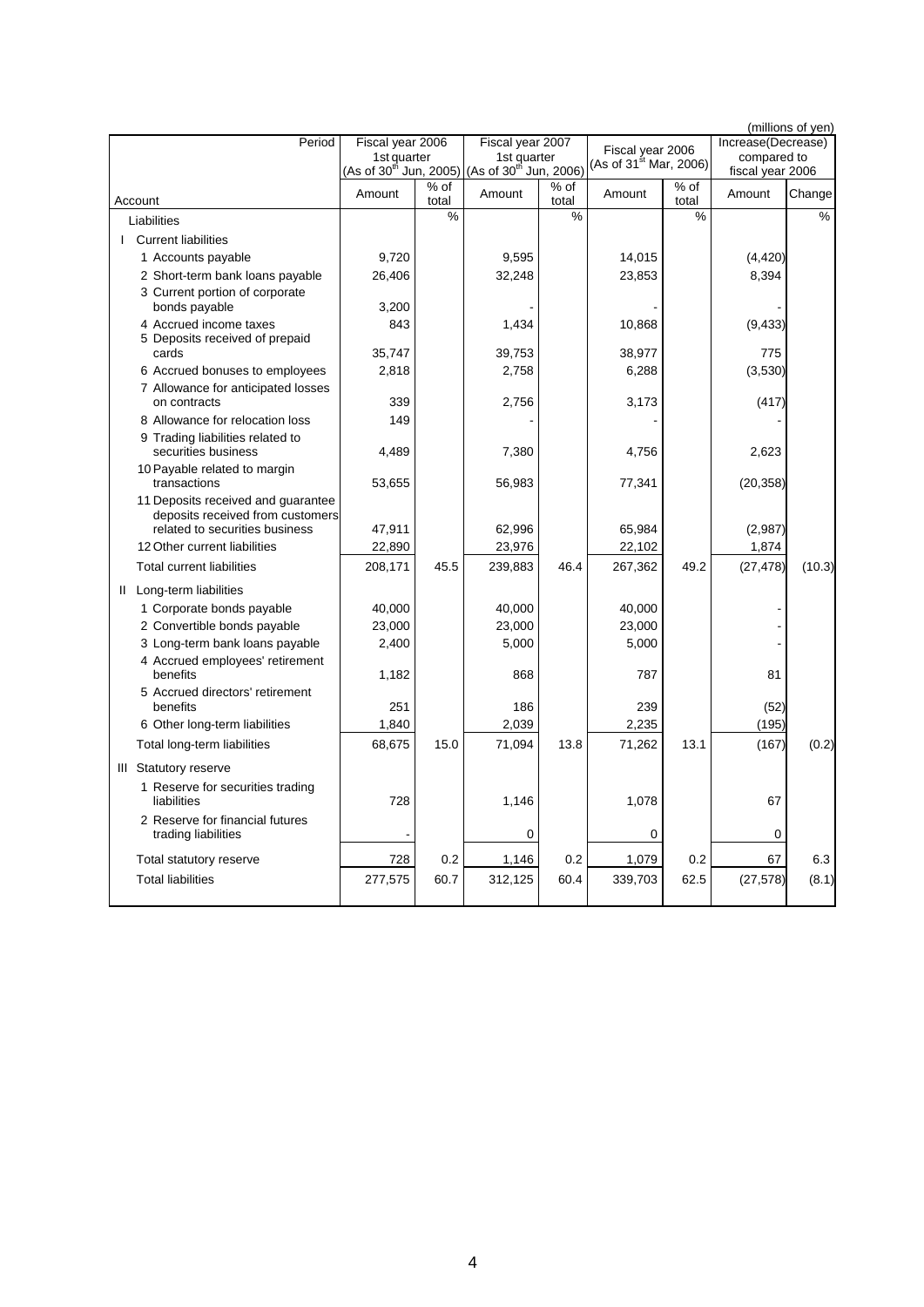|                                                                   |                  |               |                                                               |               |                                    |                 |                                 | (millions of yen) |
|-------------------------------------------------------------------|------------------|---------------|---------------------------------------------------------------|---------------|------------------------------------|-----------------|---------------------------------|-------------------|
| Period                                                            | Fiscal year 2006 |               | Fiscal year 2007                                              |               | Fiscal year 2006                   |                 | Increase(Decrease)              |                   |
|                                                                   |                  |               | 1st quarter $(As of 30th Jun, 2005)$ $(As of 30th Jun, 2006)$ |               | (As of 31 <sup>st</sup> Mar, 2006) |                 | compared to<br>fiscal year 2006 |                   |
| Account                                                           | Amount           | % of<br>total | Amount                                                        | % of<br>total | Amount                             | $%$ of<br>total | Amount                          | Change            |
| Minority interests                                                |                  | $\frac{0}{0}$ |                                                               | $\frac{0}{0}$ |                                    | $\frac{0}{0}$   |                                 | %                 |
| Minority interests                                                | 20,953           | 4.6           |                                                               |               | 23,606                             | 4.4             | (23,606)                        |                   |
| Shareholders' equity                                              |                  |               |                                                               |               |                                    |                 |                                 |                   |
| Common stock                                                      | 69,495           | 15.2          |                                                               |               | 71,523                             | 13.2            | (71, 523)                       |                   |
|                                                                   |                  | 7.4           |                                                               |               | 36,137                             |                 |                                 |                   |
| Capital surplus<br>Ш                                              | 34,120           |               |                                                               |               |                                    | 6.6             | (36, 137)                       |                   |
| Retained earnings<br>Ш                                            | 53,176           | 11.6          |                                                               |               | 80,719                             | 14.9            | (80, 719)                       |                   |
| Unrealized gains on securities<br>IV.                             | 7,899            | 1.7           |                                                               |               | 11,069                             | 2.0             | (11,069)                        |                   |
| V Foreign currency translation<br>adjustments                     | (60)             | (0.0)         |                                                               |               |                                    |                 |                                 |                   |
| VI Treasury stock, at cost                                        | (5,618)          | (1.2)         |                                                               |               | (19, 625)                          | (3.6)           | 19,625                          |                   |
| Total shareholders' equity                                        | 159,012          | 34.7          |                                                               |               | 179,824                            | 33.1            | (179, 824)                      |                   |
| Total liabilities, minority interests<br>and shareholders' equity | 457,541          | 100.0         |                                                               |               | 543,134                            | 100.0           | (543, 134)                      |                   |
| Net assets                                                        |                  |               |                                                               |               |                                    |                 |                                 |                   |
| Shareholders' equity                                              |                  |               |                                                               |               |                                    |                 |                                 |                   |
| 1 Common stock                                                    |                  |               | 72,089                                                        | 14.0          |                                    |                 | 72,089                          |                   |
|                                                                   |                  |               |                                                               |               |                                    |                 |                                 |                   |
| 2 Capital surplus                                                 |                  |               | 36,703                                                        | 7.1           |                                    |                 | 36,703                          |                   |
| 3 Retained earnings                                               |                  |               | 83,121                                                        | 16.1          |                                    |                 | 83,121                          |                   |
| 4 Treasury stock, at cost                                         |                  |               | (19, 633)                                                     | (3.8)         |                                    |                 | (19, 633)                       |                   |
| Total shareholders' equity                                        |                  |               | 172,281                                                       | 33.4          |                                    |                 | 172,281                         |                   |
| Valuation and translation<br>Ш<br>adjustments                     |                  |               |                                                               |               |                                    |                 |                                 |                   |
| 1 Unrealized gains on securities                                  |                  |               | 9,342                                                         | 1.8           |                                    |                 | 9,342                           |                   |
| 2 Gains on deferred hedge                                         |                  |               | (0)                                                           | (0.0)         |                                    |                 | (0)                             |                   |
| Total valuation and translation<br>adjustments                    |                  |               | 9,342                                                         | 1.8           |                                    |                 | 9,342                           |                   |
| <b>III</b> Minority interests                                     |                  |               | 22,885                                                        | 4.4           |                                    |                 | 22,885                          |                   |
| Total net assets                                                  |                  |               | 204,508                                                       | 39.6          |                                    |                 | 204,508                         |                   |
| Total liabilities and net assets                                  |                  |               | 516,633                                                       | 100.0         |                                    |                 | 516,633                         |                   |
|                                                                   |                  |               |                                                               |               |                                    |                 |                                 |                   |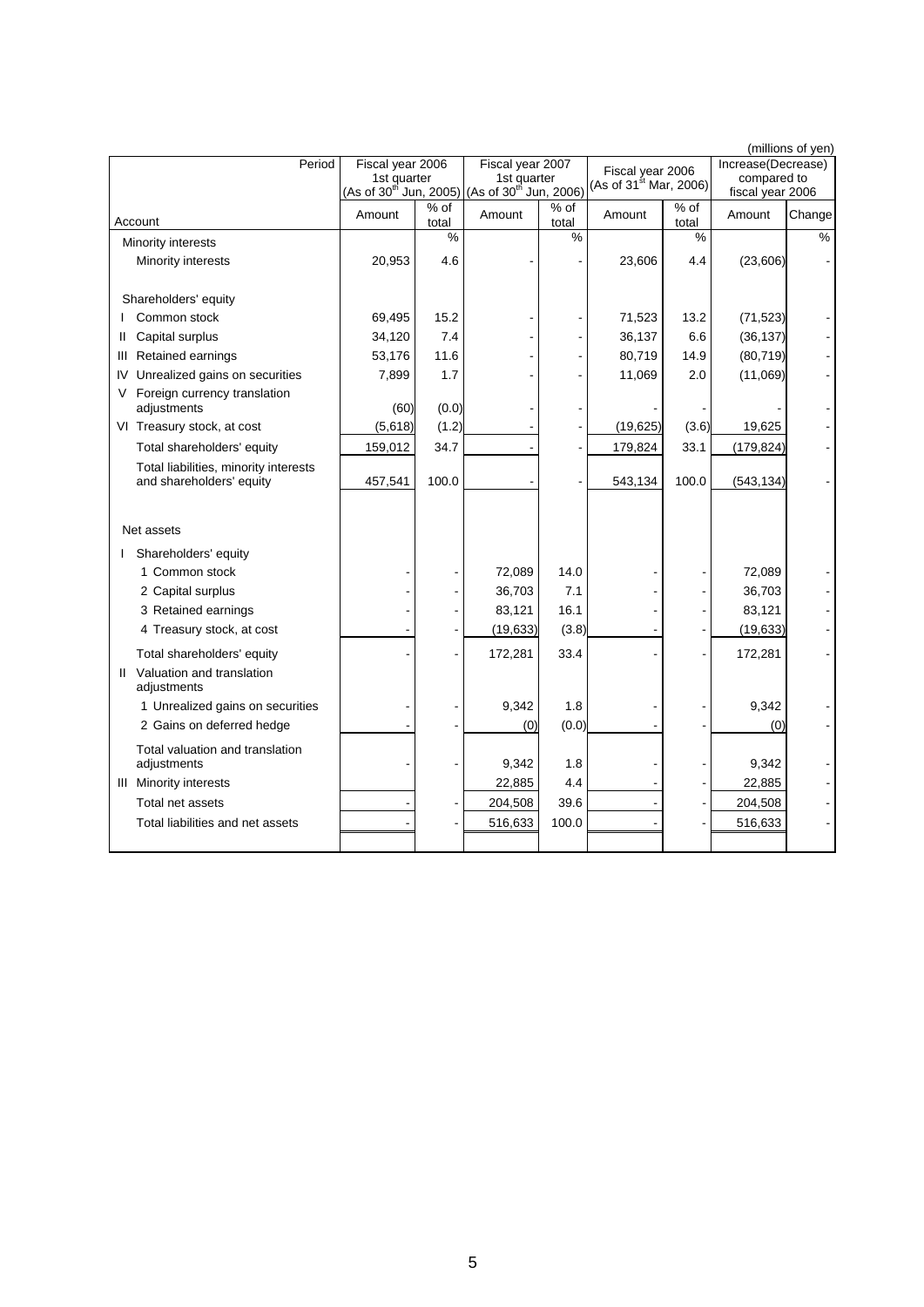# **Consolidated Statements of Income**

|   |                                                                         |                                  |           |                      |                                  |            |        |                                  | (millions of yen) |
|---|-------------------------------------------------------------------------|----------------------------------|-----------|----------------------|----------------------------------|------------|--------|----------------------------------|-------------------|
|   | Period                                                                  | Fiscal year 2006                 |           |                      | Fiscal year 2007                 | Increase   |        | Fiscal year 2006                 |                   |
|   |                                                                         | For the three months             |           | For the three months |                                  | (Decrease) |        | For the year                     |                   |
|   |                                                                         | ended 30 <sup>th</sup> Jun, 2005 |           |                      | ended 30 <sup>th</sup> Jun, 2006 |            |        | ended 31 <sup>st</sup> Mar, 2006 |                   |
|   |                                                                         |                                  | Ratio to  |                      | Ratio to                         |            |        |                                  | Ratio to          |
|   |                                                                         | Amount                           | Sales and | Amount               | Sales and                        | Amount     | Change | Amount                           | Sales and         |
|   |                                                                         |                                  | operating |                      | operating                        |            |        |                                  | operating         |
|   | Account                                                                 |                                  | revenue   |                      | revenue                          |            |        |                                  | revenue           |
|   |                                                                         |                                  | %         |                      | %                                |            | %      |                                  | %                 |
|   | Sales and operating revenue                                             | 50,106                           | 100.0     | 58,490               | 100.0                            | 8,383      | 16.7   | 241,154                          | 100.0             |
|   |                                                                         |                                  |           |                      |                                  |            |        |                                  |                   |
| Ш | Operating costs                                                         | 34,468                           | 68.8      | 33,653               | 57.5                             | (814)      | (2.4)  | 156,581                          | 64.9              |
|   | Gross profit                                                            | 15,638                           | 31.2      | 24,836               | 42.5                             | 9,197      | 58.8   | 84,572                           | 35.1              |
|   |                                                                         |                                  |           |                      |                                  |            |        |                                  |                   |
|   | III Selling, general and administrative                                 |                                  |           |                      |                                  |            |        |                                  |                   |
|   | expenses                                                                | 12,610                           | 25.2      | 14,366               | 24.6                             | 1,756      | 13.9   | 59,435                           | 24.7              |
|   | Operating income                                                        | 3,028                            | 6.0       | 10,469               | 17.9                             | 7,441      | 245.7  | 25,137                           | 10.4              |
|   |                                                                         |                                  |           |                      |                                  |            |        |                                  |                   |
|   |                                                                         |                                  |           |                      |                                  |            |        |                                  |                   |
|   | IV Non-operating income                                                 | 576                              | 1.2       | 585                  | 1.0                              | 9          | 1.6    | 2,807                            | 1.2               |
|   | 1 Interest income                                                       | 44                               |           | 30                   |                                  | (14)       |        | 124                              |                   |
|   | 2 Dividend income                                                       | 115                              |           | 200                  |                                  | 84         |        |                                  |                   |
|   | 3 Equity in net gains of affiliates                                     | 82                               |           |                      |                                  | (82)       |        | 198                              |                   |
|   | 4 Hoard profit of prepaid card                                          | 216                              |           | 207                  |                                  | (9)        |        | 909                              |                   |
|   | 5 Others, net                                                           | 117                              |           | 148                  |                                  | 30         |        | 1,575                            |                   |
|   |                                                                         |                                  |           |                      |                                  |            |        |                                  |                   |
| V | Non-operating expenses                                                  | 303                              | 0.6       | 316                  | 0.5                              | 12         | 4.2    | 963                              | 0.4               |
|   | 1 Interest expenses                                                     | 97                               |           | 8                    |                                  | (88)       |        | 174                              |                   |
|   | 2 Provision for accrued                                                 |                                  |           |                      |                                  |            |        |                                  |                   |
|   | employees' retirement benefits                                          | 65                               |           | 65                   |                                  |            |        | 260                              |                   |
|   | 3 Transfer agent commission                                             | 31                               |           | 41                   |                                  | 9          |        | 187                              |                   |
|   | 4 Employment transfer cost                                              |                                  |           | 55                   |                                  | 55         |        | 105                              |                   |
|   |                                                                         |                                  |           |                      |                                  |            |        |                                  |                   |
|   | 5 Others, net                                                           | 108                              |           | 145                  |                                  | 36         |        | 235                              |                   |
|   | Ordinary income                                                         | 3,301                            | 6.6       | 10,739               | 18.4                             | 7,437      | 225.3  | 26,981                           | 11.2              |
|   |                                                                         |                                  |           |                      |                                  |            |        |                                  |                   |
|   | VI Extraordinary gains                                                  | 184                              | 0.3       | 441                  | 0.7                              | 257        | 139.3  | 37,568                           | 15.6              |
|   | 1 Gain on sales of fixed assets                                         |                                  |           |                      |                                  |            |        | 15,897                           |                   |
|   | 2 Gain on sales of investments in                                       |                                  |           |                      |                                  |            |        |                                  |                   |
|   | securities                                                              | 159                              |           | 55                   |                                  | (104)      |        | 21,418                           |                   |
|   | 3 Gain from reversal of allowance                                       |                                  |           |                      |                                  |            |        |                                  |                   |
|   | for doubtful accounts                                                   |                                  |           | 66                   |                                  | 66         |        |                                  |                   |
|   | 4 Gain from transfer of buisiness                                       |                                  |           | 277                  |                                  | 277        |        |                                  |                   |
|   | 5 Others, net                                                           | 24                               |           | 42                   |                                  | 18         |        | 251                              |                   |
|   |                                                                         |                                  |           |                      |                                  |            |        |                                  |                   |
|   | VII Extraordinary losses                                                | 561                              | 1.1       | 135                  | 0.2                              | (426)      | (75.9) | 11,763                           |                   |
|   | 1 Loss on disposal of fixed                                             |                                  |           |                      |                                  |            |        |                                  |                   |
|   | assets                                                                  | 46                               |           | 20                   |                                  | (26)       |        | 1,153                            |                   |
|   | 2 Loss on impairment of fixed                                           |                                  |           |                      |                                  |            |        |                                  |                   |
|   | assets                                                                  | 98                               |           |                      |                                  | (98)       |        | 3,379                            |                   |
|   | 3 Loss on write-down of                                                 |                                  |           |                      |                                  |            |        |                                  |                   |
|   | investments in securities                                               |                                  |           | 27                   |                                  | 27         |        |                                  |                   |
|   | 4 Relocation loss                                                       |                                  |           | 15                   |                                  | 15         |        |                                  |                   |
|   | 5 Loss on relocation of datacenter                                      | 179                              |           |                      |                                  | (179)      |        | 1,568                            |                   |
|   | 6 One time disposal of prepaid                                          |                                  |           |                      |                                  |            |        |                                  |                   |
|   | card premium                                                            | 93                               |           |                      |                                  | (93)       |        |                                  |                   |
|   | 7 Provision for reserve for                                             |                                  |           |                      |                                  |            |        |                                  |                   |
|   | securities trading liabilities<br>8 Provision for reserve for financial | 71                               |           | 67                   |                                  | (3)        |        | 421                              |                   |
|   | futures trading liabilities                                             |                                  |           | 0                    |                                  | 0          |        | 0                                |                   |
|   |                                                                         |                                  |           |                      |                                  |            |        |                                  |                   |
|   | 9 Others, net                                                           | 72                               |           | 3                    |                                  | (68)       |        | 5,241                            |                   |
|   | Income before income taxes and                                          |                                  |           |                      |                                  |            |        |                                  |                   |
|   | minority interests                                                      | 2,924                            | 5.8       | 11,045               | 18.9                             | 8,121      | 277.7  | 52,785                           | 21.9              |
|   | Income taxes: Current                                                   | 458                              | 0.9       | 2,835                | 4.8                              | 2,376      | 517.7  | 12,557                           | 5.2               |
|   | Income taxes: Deferred                                                  | (1,220)                          | (2.5)     | 2,313                | 4.0                              | 3,534      |        | 6,475                            | 2.7               |
|   | Minority interests in subsidiaries                                      | 292                              | 0.6       | 266                  | 0.5                              | (25)       | (8.7)  | 2,877                            | 1.2               |
|   | Net income                                                              | 3,393                            | 6.8       | 5,629                | 9.6                              | 2,236      | 65.9   | 30,874                           | 12.8              |
|   |                                                                         |                                  |           |                      |                                  |            |        |                                  |                   |
|   |                                                                         |                                  |           |                      |                                  |            |        |                                  |                   |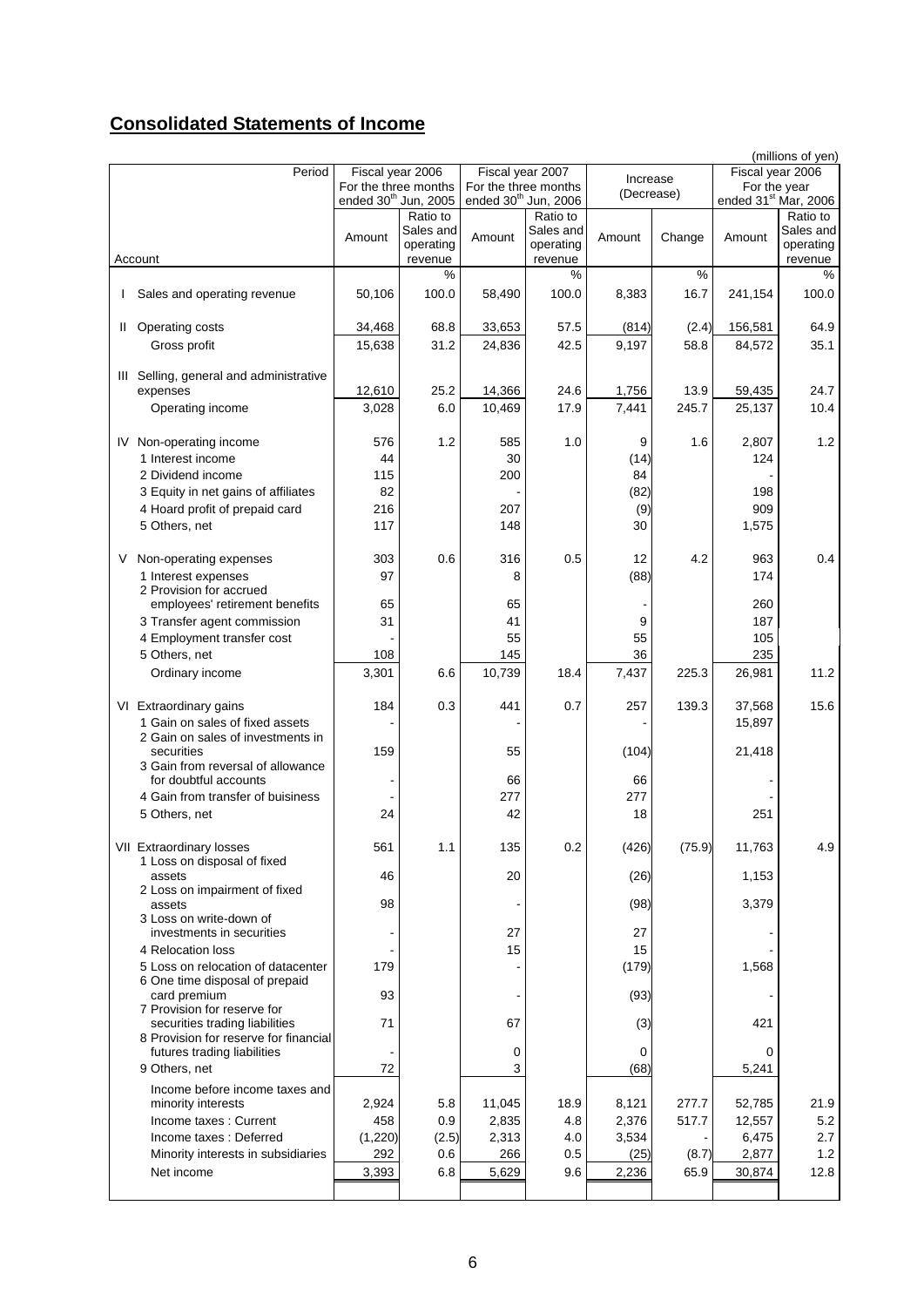## **Consolidated Statement of Changes in Net Assets**

Fiscal year 2006 for the three months ended  $30<sup>th</sup>$  June, 2006

| (millions of yen)                                                                 |                 |                    |                      |                               |                                          |                               |                       |                     |  |  |  |
|-----------------------------------------------------------------------------------|-----------------|--------------------|----------------------|-------------------------------|------------------------------------------|-------------------------------|-----------------------|---------------------|--|--|--|
|                                                                                   |                 |                    | Shareholders' equity |                               | Valuation and translation<br>adjustments |                               |                       | Total net<br>assets |  |  |  |
|                                                                                   | Common<br>stock | Capital<br>surplus | Retained<br>earnings | Treasury<br>stock, at<br>cost | Unrealized<br>gains on<br>securities     | Gains on<br>deferred<br>hedge | Minority<br>interests |                     |  |  |  |
| Balance as of 31 <sup>st</sup> March, 2006                                        | 71,523          | 36,137             | 80,719               | (19, 625)                     | 11,069                                   |                               | 23,606                | 203,430             |  |  |  |
| Change in the three months                                                        |                 |                    |                      |                               |                                          |                               |                       |                     |  |  |  |
| Exercise of stock option                                                          | 565             | 565                |                      |                               |                                          |                               |                       | 1,131               |  |  |  |
| Cash dividends                                                                    |                 |                    | (2, 945)             |                               | $\qquad \qquad \blacksquare$             |                               |                       | (2, 945)            |  |  |  |
| Directors' and standing corporate<br>auditors' bonuses                            |                 |                    | (281)                |                               |                                          |                               |                       | (281)               |  |  |  |
| Net income                                                                        |                 |                    | 5,629                |                               |                                          |                               |                       | 5,629               |  |  |  |
| Repurchase of treasury stock                                                      |                 |                    |                      | (7)                           |                                          |                               |                       | (7)                 |  |  |  |
| Net change in the items other than<br>shareholders' equity in the three<br>months |                 |                    |                      |                               | (1,726)                                  | (0)                           | (720)                 | (2, 448)            |  |  |  |
| Total of change in the three months                                               | 565             | 565                | 2,402                | (7)                           | (1,726)                                  | (0)                           | (720)                 | 1,078               |  |  |  |
| Balance as of 30 <sup>th</sup> June, 2006                                         | 72,089          | 36,703             | 83,121               | (19, 633)                     | 9,342                                    | (0)                           | 22,885                | 204,508             |  |  |  |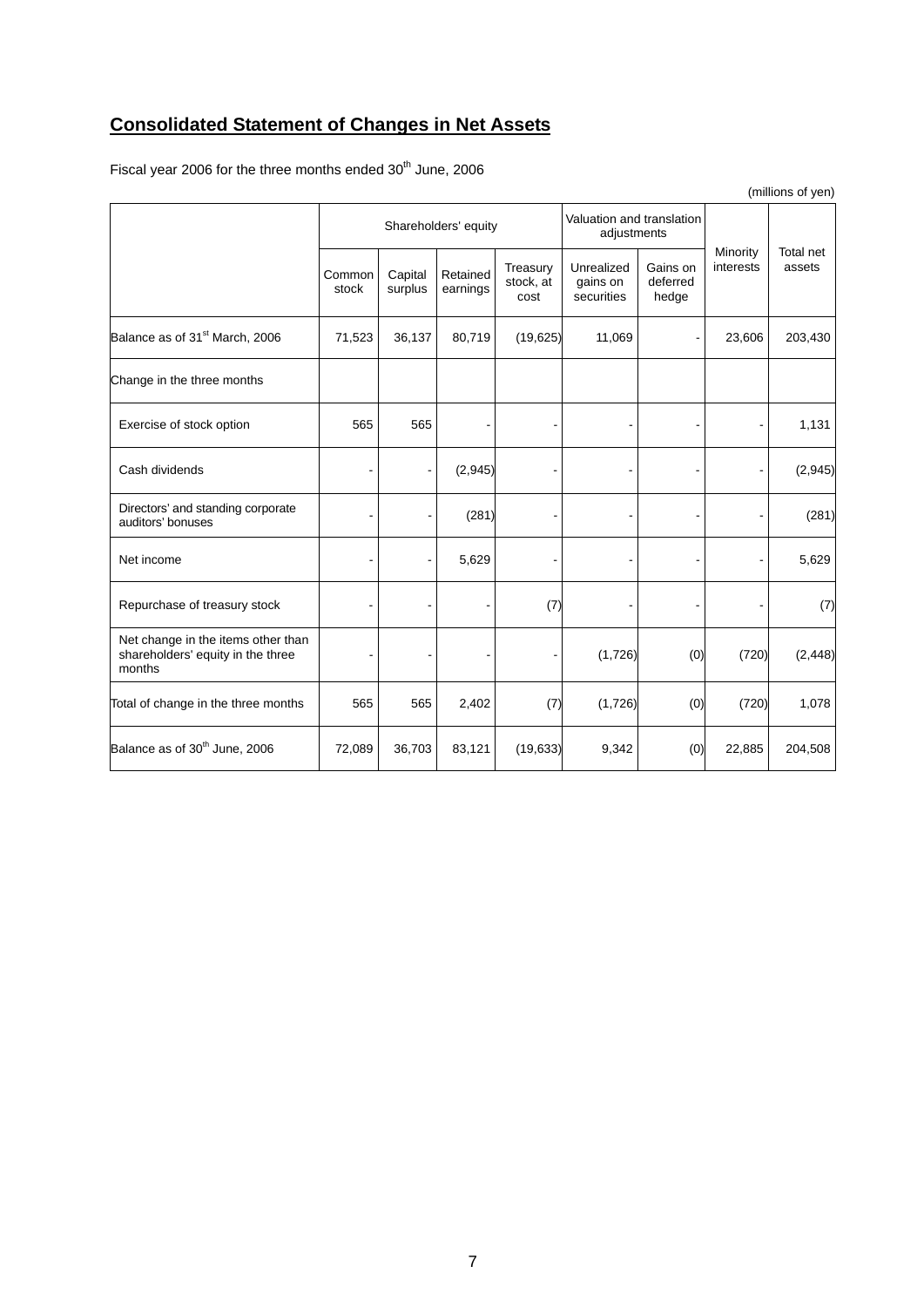# **Consolidated Statements of Cash Flows (summary)**

|                                                                               |                                                                                                                  | (millions of yen) |            |                                                  |  |  |  |  |  |
|-------------------------------------------------------------------------------|------------------------------------------------------------------------------------------------------------------|-------------------|------------|--------------------------------------------------|--|--|--|--|--|
| Period                                                                        | Fiscal year 2006                                                                                                 | Fiscal year 2007  | Increase   | Fiscal year 2006                                 |  |  |  |  |  |
|                                                                               | For the three months   For the three months<br>ended 30 <sup>th</sup> Jun, 2005 ended 30 <sup>th</sup> Jun, 2006 |                   | (Decrease) | For the year<br>ended 31 <sup>st</sup> Mar, 2006 |  |  |  |  |  |
| Account                                                                       | Amount                                                                                                           | Amount            | Amount     | Amount                                           |  |  |  |  |  |
|                                                                               |                                                                                                                  |                   |            |                                                  |  |  |  |  |  |
|                                                                               |                                                                                                                  |                   |            |                                                  |  |  |  |  |  |
| Cash flows from operating activities                                          | (9,067)                                                                                                          | (13, 876)         | (4,808)    | (25, 052)                                        |  |  |  |  |  |
|                                                                               |                                                                                                                  |                   |            |                                                  |  |  |  |  |  |
|                                                                               |                                                                                                                  |                   |            |                                                  |  |  |  |  |  |
| II Cash flows from investing activities                                       | (7, 442)                                                                                                         | (3,995)           | 3,446      | 28,986                                           |  |  |  |  |  |
|                                                                               |                                                                                                                  |                   |            |                                                  |  |  |  |  |  |
|                                                                               |                                                                                                                  |                   |            |                                                  |  |  |  |  |  |
| III Cash flows from financing activities                                      | 6,572                                                                                                            | 6,268             | (304)      | (6,620)                                          |  |  |  |  |  |
|                                                                               |                                                                                                                  |                   |            |                                                  |  |  |  |  |  |
| IV Effect of exchange rate changes on                                         |                                                                                                                  |                   |            |                                                  |  |  |  |  |  |
| cash and cash equivalents                                                     | 12                                                                                                               | (0)               | (13)       | 28                                               |  |  |  |  |  |
|                                                                               |                                                                                                                  |                   |            |                                                  |  |  |  |  |  |
| Net increase (decrease) in cash and<br>V                                      |                                                                                                                  |                   |            |                                                  |  |  |  |  |  |
| cash equivalents                                                              | (9,924)                                                                                                          | (11,604)          | (1,680)    | (2,658)                                          |  |  |  |  |  |
|                                                                               |                                                                                                                  |                   |            |                                                  |  |  |  |  |  |
| VI Cash and cash equivalents, at                                              |                                                                                                                  |                   |            |                                                  |  |  |  |  |  |
| beginning                                                                     | 77,357                                                                                                           | 74,747            | (2,610)    | 77,357                                           |  |  |  |  |  |
| VII Net increase (decrease) in cash and<br>cash equivalents due to additional |                                                                                                                  |                   |            |                                                  |  |  |  |  |  |
| consolidation of subsidiaries,                                                |                                                                                                                  |                   |            |                                                  |  |  |  |  |  |
| subsidiaries removed from                                                     |                                                                                                                  |                   |            |                                                  |  |  |  |  |  |
| consolidation and other                                                       | 96                                                                                                               |                   | (96)       | 48                                               |  |  |  |  |  |
|                                                                               |                                                                                                                  |                   |            |                                                  |  |  |  |  |  |
|                                                                               |                                                                                                                  |                   |            |                                                  |  |  |  |  |  |
| VIII Cash and cash equivalents, at end                                        | 67,528                                                                                                           | 63,142            | (4,386)    | 74,747                                           |  |  |  |  |  |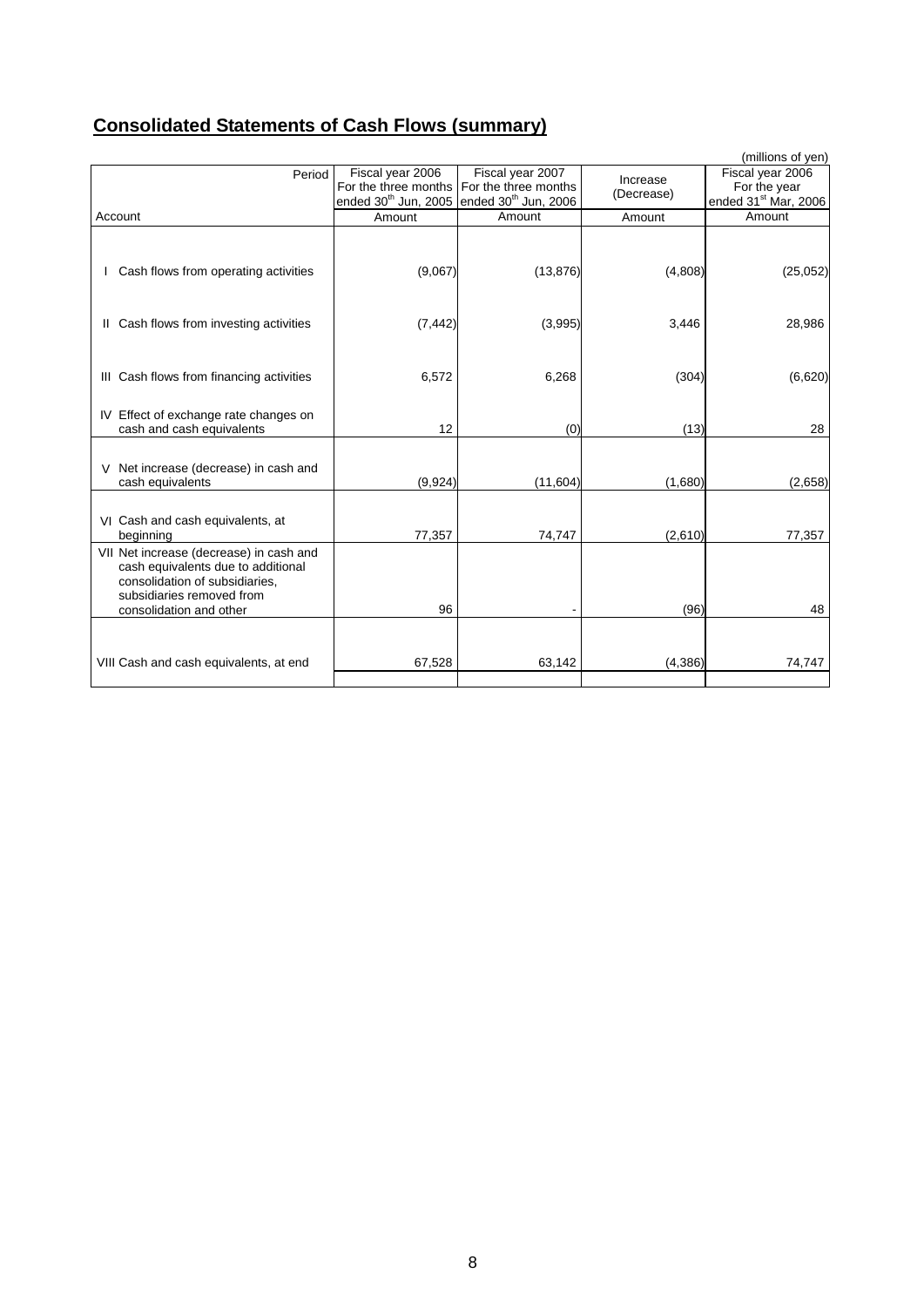### **Segment Information (Consolidated)**

### **1. Information by business segment**

|                                                                                                                                            |                      |                                                        |                               |                                                        |         |                                 | (millions of yen)     |  |  |
|--------------------------------------------------------------------------------------------------------------------------------------------|----------------------|--------------------------------------------------------|-------------------------------|--------------------------------------------------------|---------|---------------------------------|-----------------------|--|--|
|                                                                                                                                            |                      |                                                        |                               | For the three months ended 30 <sup>th</sup> June, 2005 |         |                                 |                       |  |  |
|                                                                                                                                            | Computer<br>services | Financial<br>services                                  | <b>Securities</b><br>services | Prepaid card<br>sales                                  | Total   | Elimination<br>and<br>corporate | Consolidated<br>Total |  |  |
| Sales and operating<br>revenue:                                                                                                            |                      |                                                        |                               |                                                        |         |                                 |                       |  |  |
| Outside customers<br>Inter-segment                                                                                                         | 43,367               | 1,141                                                  | 4,923                         | 673                                                    | 50,106  |                                 | 50,106                |  |  |
| sales/transfers                                                                                                                            | 176                  |                                                        |                               | 15                                                     | 192     | (192)                           |                       |  |  |
| Total                                                                                                                                      | 43,544               | 1,141                                                  | 4,923                         | 689                                                    | 50,299  | (192)                           | 50,106                |  |  |
| Costs and expenses                                                                                                                         | 41,133               | 808                                                    | 4,555                         | 743                                                    | 47,240  | (161)                           | 47,078                |  |  |
| Operating income (loss)                                                                                                                    | 2,411                | 332                                                    | 368                           | (53)                                                   | 3,058   | (30)                            | 3,028                 |  |  |
|                                                                                                                                            |                      | For the three months ended 30 <sup>th</sup> June, 2006 |                               |                                                        |         |                                 |                       |  |  |
|                                                                                                                                            | Computer<br>services | Financial<br>services                                  | <b>Securities</b><br>services | Prepaid card<br>sales                                  | Total   | Elimination<br>and<br>corporate | Consolidated<br>Total |  |  |
| Sales and operating<br>revenue:                                                                                                            |                      |                                                        |                               |                                                        |         |                                 |                       |  |  |
| Outside customers<br>Inter-segment                                                                                                         | 43,079               | 9,017                                                  | 5,665                         | 728                                                    | 58,490  |                                 | 58,490                |  |  |
| sales/transfers                                                                                                                            | 148                  |                                                        |                               | 0                                                      | 151     | (151)                           |                       |  |  |
| Total                                                                                                                                      | 43,227               | 9,017                                                  | 5,667                         | 729                                                    | 58,641  | (151)                           | 58,490                |  |  |
| Costs and expenses                                                                                                                         | 40,135               | 1,263                                                  | 5,352                         | 770                                                    | 47,521  | 499                             | 48,020                |  |  |
| Operating income (loss)                                                                                                                    | 3,092                | 7,753                                                  | 315                           | (40)                                                   | 11,120  | (651)                           | 10,469                |  |  |
|                                                                                                                                            |                      |                                                        |                               | For the year ended 31 <sup>st</sup> March, 2006        |         |                                 |                       |  |  |
|                                                                                                                                            | Computer<br>services | Financial<br>services                                  | <b>Securities</b><br>services | Prepaid card<br>sales                                  | Total   | Elimination<br>and<br>corporate | Consolidated<br>Total |  |  |
| Sales and operating<br>revenue:                                                                                                            |                      |                                                        |                               |                                                        |         |                                 |                       |  |  |
| Outside customers<br>Inter-segment                                                                                                         | 197,467              | 14,207                                                 | 26,636                        | 2,843                                                  | 241,154 |                                 | 241,154               |  |  |
| sales/transfers                                                                                                                            | 647                  | 990                                                    | 14                            | 5                                                      | 1,657   | (1,657)                         |                       |  |  |
| Total                                                                                                                                      | 198,115              | 15,198                                                 | 26,650                        | 2,848                                                  | 242,812 | (1,657)                         | 241,154               |  |  |
| Costs and expenses                                                                                                                         | 188,437              | 4,503                                                  | 20,933                        | 3,059                                                  | 216,934 | (917)                           | 216,016               |  |  |
| Operating income (loss)                                                                                                                    | 9.677                | 10.695                                                 | 5,716                         | (211)                                                  | 25,877  | (740)                           | 25,137                |  |  |
| Notes: 1. The Group operates principally in four segments: Computer services, Financial services, Securities services, Prepaid card sales. |                      |                                                        |                               |                                                        |         |                                 |                       |  |  |

| Segment              | Major products and services                                                                   |  |  |  |  |  |
|----------------------|-----------------------------------------------------------------------------------------------|--|--|--|--|--|
| Computer services:   | Software development, systems integration, facilities management, business process            |  |  |  |  |  |
|                      | outsourcing and other related services                                                        |  |  |  |  |  |
|                      | Computer and other product sales, engineering of intelligent buildings, intelligent buildings |  |  |  |  |  |
|                      | lease                                                                                         |  |  |  |  |  |
| Financial services:  | Investment in venture companies, investment in anonymous associations, real estate, equity    |  |  |  |  |  |
|                      | securities and others, management of investment trust                                         |  |  |  |  |  |
| Securities services: | Securities business and other related services                                                |  |  |  |  |  |
| Prepaid card sales:  | Issuance and settlement of prepaid cards, development and sales of card systems               |  |  |  |  |  |

2. Unallocated costs and expenses in the "Elimination and corporate" column for the three months 30<sup>th</sup> June, 2005 were occurred as expenses relating to administrative departments. Unallocated costs and expenses in the "Elimination and corporate" column for the three months 30<sup>th</sup> June, 2006 were occurred as expenses relating to costs occurred by CSK HOLDINGS CORPORATION. Unallocated costs and expenses in the "Elimination and corporate" column for the year ended  $31<sup>st</sup>$  March, 2006 represented expenses relating to administrative departments prior to the separation of 1<sup>st</sup> October, 2005, and costs occurred by CSK HOLDINGS CORPORATION following the separation.

### **2. Segment information for geographic locations**

Segment information for geographic locations is omitted for the three months ended 30<sup>th</sup> June, 2005, 2006, and in the period ended 31<sup>st</sup> March, 2006, because total sales for "Japan" segment exceeded 90 percent of total sales in each of such period.

### **3. Overseas sales**

Information regarding overseas sales is omitted for the three months ended 30<sup>th</sup> June, 2005, 2006, and in the period ended 31<sup>st</sup> March, 2006, because total overseas sales were less than 10 percent of consolidated total sales in each of such period.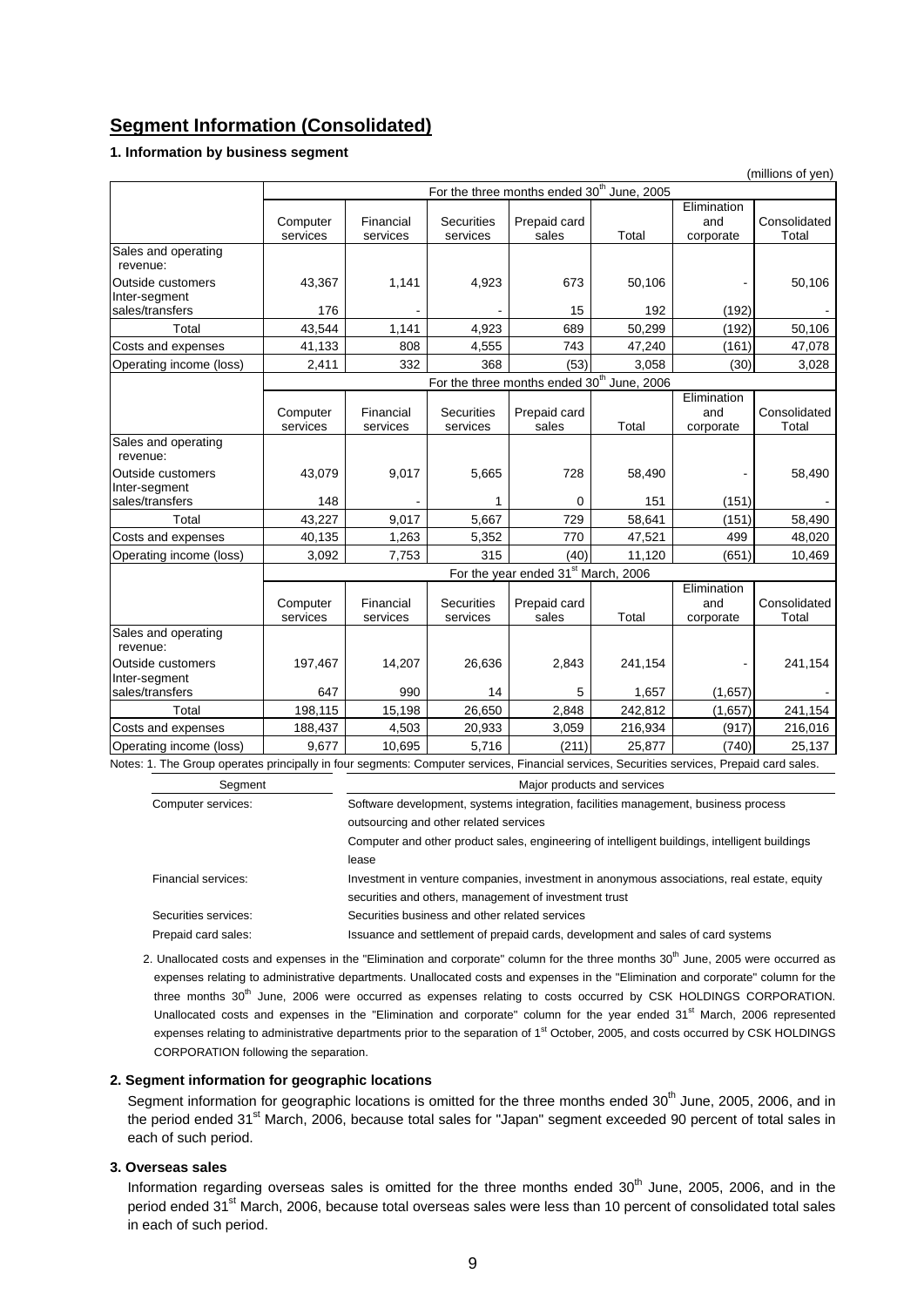## **Non-Consolidated Balance Sheets**

|                                         |                                                   |       |                                    |       |                                    |       |                                   | (millions of yen) |
|-----------------------------------------|---------------------------------------------------|-------|------------------------------------|-------|------------------------------------|-------|-----------------------------------|-------------------|
| Period                                  | Fiscal year 2006                                  |       | Fiscal year 2007<br>1st quarter    |       | Fiscal year 2006                   |       | Increase(Decrease)<br>compared to |                   |
|                                         | 1st quarter<br>(As of 30 <sup>th</sup> Jun, 2005) |       | (As of 30 <sup>th</sup> Jun, 2006) |       | (As of 31 <sup>st</sup> Mar, 2006) |       | fiscal year 2006                  |                   |
|                                         |                                                   | % of  |                                    | % of  |                                    | % of  |                                   |                   |
| Account                                 | Amount                                            | total | Amount                             | total | Amount                             | total | Amount                            | Change            |
| Assets                                  |                                                   | $\%$  |                                    | %     |                                    | %     |                                   | %                 |
|                                         |                                                   |       |                                    |       |                                    |       |                                   |                   |
| <b>Current assets</b>                   |                                                   |       |                                    |       |                                    |       |                                   |                   |
| 1 Cash and time deposits                | 40,469                                            |       | 34,206                             |       | 54,280                             |       | (20,073)                          |                   |
| 2 Notes receivable                      | 23                                                |       |                                    |       |                                    |       |                                   |                   |
| 3 Accounts receivable                   | 14,758                                            |       | 50                                 |       | 66                                 |       | (15)                              |                   |
| Operating account receivable            |                                                   |       | 530                                |       | 756                                |       | (225)                             |                   |
| Inventories                             | 6,691                                             |       | 31                                 |       |                                    |       | 31                                |                   |
| Short-term loans receivable             | 54                                                |       |                                    |       |                                    |       |                                   |                   |
| Short-term loans to subsidiaries and    |                                                   |       |                                    |       |                                    |       |                                   |                   |
| affiliates                              | 33,822                                            |       | 48,272                             |       | 40,382                             |       | 7,889                             |                   |
| Other current assets                    | 15,551                                            |       | 14,827                             |       | 13,507                             |       | 1,319                             |                   |
| Allowance for doubtful accounts         | (22)                                              |       |                                    |       | (35)                               |       | 35                                |                   |
| Total current assets                    | 111,348                                           | 41.7  | 97,918                             | 34.3  | 108,958                            | 37.7  | (11, 039)                         | (10.1)            |
| II Fixed assets                         |                                                   |       |                                    |       |                                    |       |                                   |                   |
| 1 Tangible fixed assets                 |                                                   |       |                                    |       |                                    |       |                                   |                   |
| (1) Buildings                           | 15,333                                            |       | 7,328                              |       | 7,450                              |       | (122)                             |                   |
| (2) Computer and other equipment        | 1,805                                             |       | 804                                |       | 853                                |       | (48)                              |                   |
| $(3)$ Land                              | 7,973                                             |       | 8,788                              |       | 8,788                              |       |                                   |                   |
| (4) Other tangible fixed assets         | 172                                               |       | 119                                |       | 123                                |       | (3)                               |                   |
| Total tangible fixed assets             | 25,285                                            | 9.5   | 17,041                             | 6.0   | 17,216                             | 6.0   | (174)                             | (1.0)             |
| 2 Intangible fixed assets               |                                                   |       |                                    |       |                                    |       |                                   |                   |
| (1) Land leasehold                      | 10,208                                            |       |                                    |       |                                    |       |                                   |                   |
| (2) Other intangible fixed assets       | 1,116                                             |       | 92                                 |       | 85                                 |       | 6                                 |                   |
| Total intangible fixed assets           | 11,325                                            | 4.2   | 92                                 | 0.0   | 85                                 | 0.0   | 6                                 | 8.0               |
| 3 Investments and other assets          |                                                   |       |                                    |       |                                    |       |                                   |                   |
| (1) Investments in securities           | 12,473                                            |       | 31,345                             |       | 31,742                             |       | (397)                             |                   |
| (2) Investments in subsidiaries and     |                                                   |       |                                    |       |                                    |       |                                   |                   |
| affiliates                              | 75,062                                            |       | 106,433                            |       | 106,033                            |       | 400                               |                   |
| (3) Long-term loans to subsidiaries and |                                                   |       |                                    |       |                                    |       |                                   |                   |
| affiliates                              | 9,180                                             |       | 27,639                             |       | 25,005                             |       | 2,634                             |                   |
| (4) Prepaid pension costs               | 4,000                                             |       |                                    |       |                                    |       |                                   |                   |
| (5) Deferred income taxes               | 12,383                                            |       |                                    |       |                                    |       |                                   |                   |
| (6) Fixed leasehold deposits            | 7,498                                             |       | 4,222                              |       | 3,000                              |       | 1,221                             |                   |
| (7) Others                              | 1,873                                             |       | 1,163                              |       | 1,193                              |       | (29)                              |                   |
| Allowance for investment loss           | (2,740)                                           |       |                                    |       |                                    |       |                                   |                   |
| Allowance for doubtful accounts         | (774)                                             |       | (740)                              |       | (4,240)                            |       | 3,499                             |                   |
| Total investments and other assets      | 118,957                                           | 44.6  | 170,063                            | 59.7  | 162,735                            | 56.3  | 7,327                             | 4.5               |
| <b>Total fixed assets</b>               | 155,568                                           | 58.3  | 187,197                            | 65.7  | 180,037                            | 62.3  | 7,159                             | 4.0               |
| <b>Total assets</b>                     | 266,916                                           | 100.0 | 285,115                            | 100.0 | 288,996                            | 100.0 | (3,880)                           | (1.3)             |
|                                         |                                                   |       |                                    |       |                                    |       |                                   |                   |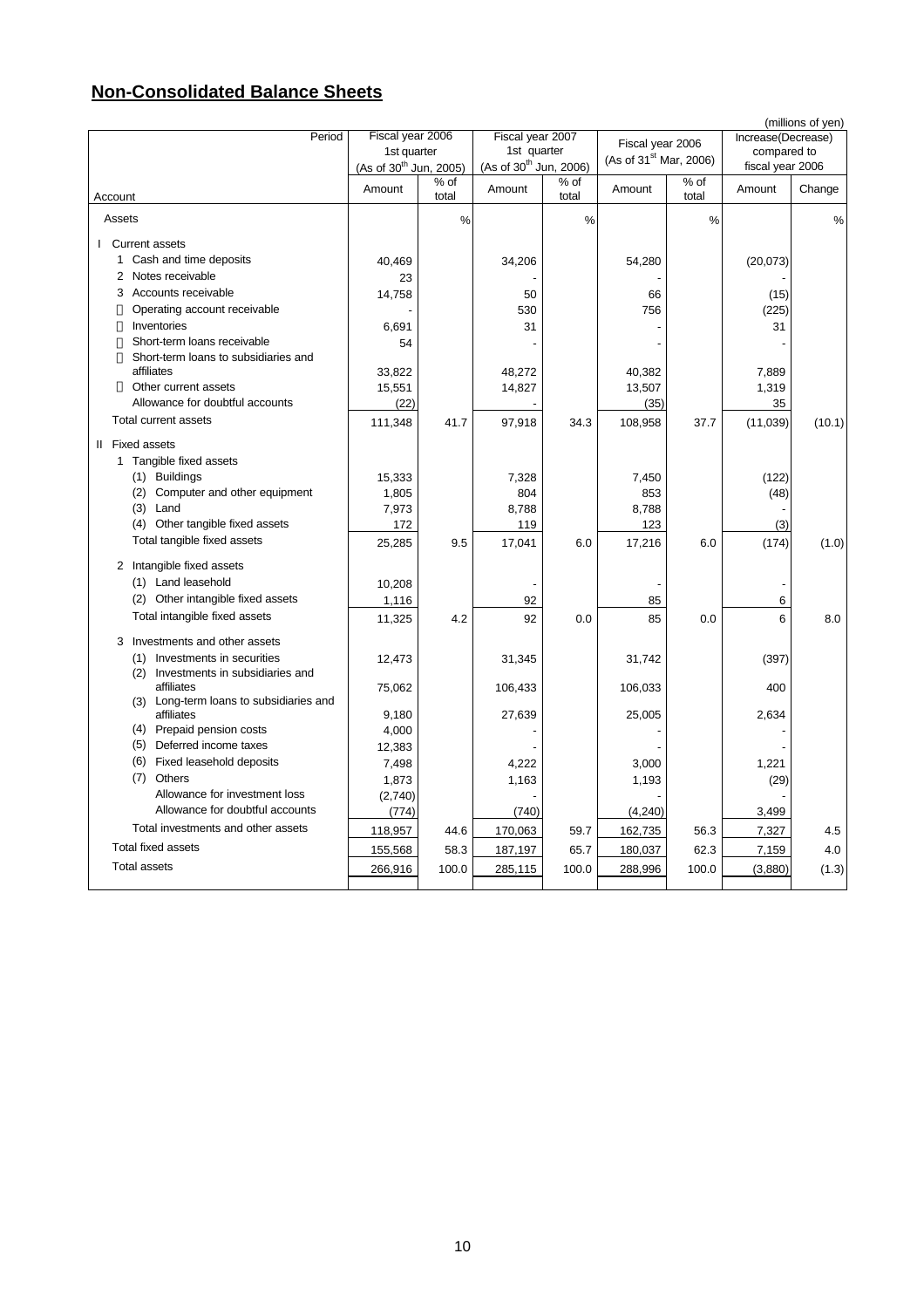| Period                                                        | Fiscal year 2006<br>1st quarter              |               | Fiscal year 2007<br>1st quarter              |                        | Fiscal year 2006<br>(As of 31 <sup>st</sup> Mar, 2006) |               |                            | (millions of yen)<br>Increase(Decrease)<br>compared to |
|---------------------------------------------------------------|----------------------------------------------|---------------|----------------------------------------------|------------------------|--------------------------------------------------------|---------------|----------------------------|--------------------------------------------------------|
|                                                               | (As of 30 <sup>th</sup> Jun, 2005)<br>Amount | $%$ of        | (As of 30 <sup>th</sup> Jun, 2006)<br>Amount | % of                   | Amount                                                 | % of          | fiscal year 2006<br>Amount | Change                                                 |
| Account<br>Liabilities                                        |                                              | total<br>$\%$ |                                              | total<br>$\frac{0}{0}$ |                                                        | total<br>$\%$ |                            | %                                                      |
|                                                               |                                              |               |                                              |                        |                                                        |               |                            |                                                        |
| <b>Current liabilities</b><br>1 Accounts payable              | 7,278                                        |               | 11                                           |                        | 16                                                     |               | (4)                        |                                                        |
| 2 Short-term bank loans payable                               | 7,600                                        |               | 3,400                                        |                        | 5,500                                                  |               | (2,100)                    |                                                        |
| Accrued expenses<br>3                                         | 2,592                                        |               |                                              |                        | 1,383                                                  |               | (1, 383)                   |                                                        |
| Accrued income taxes<br>4                                     | 104                                          |               |                                              |                        | 6,474                                                  |               | (6, 474)                   |                                                        |
| Consumption taxes payable<br>5                                | 376                                          |               |                                              |                        |                                                        |               |                            |                                                        |
| Deposits received<br>6<br>7 Accrued bonuses to employees      | 22,871<br>1,550                              |               | 40,761<br>52                                 |                        | 41,715<br>98                                           |               | (953)<br>(46)              |                                                        |
| 8 Allowance for anticipated losses on                         |                                              |               |                                              |                        |                                                        |               |                            |                                                        |
| contracts                                                     | 339                                          |               |                                              |                        |                                                        |               |                            |                                                        |
| Allowance for relocation loss<br>9                            | 95                                           |               |                                              |                        |                                                        |               |                            |                                                        |
| 10 Other current liabilities                                  | 4,521                                        |               | 2,746                                        |                        | 2,095                                                  |               | 651                        |                                                        |
| <b>Total current liabilities</b>                              | 47,330                                       | 17.7          | 46,972                                       | 16.5                   | 57,283                                                 | 19.8          | (10, 311)                  | (18.0)                                                 |
| II Long-term liabilities                                      |                                              |               |                                              |                        |                                                        |               |                            |                                                        |
| 1 Corporate bonds payable                                     | 40,000                                       |               | 40,000                                       |                        | 40,000                                                 |               |                            |                                                        |
| 2 Convertible bonds payable<br>3 Long-term bank loans payable | 23,000<br>2,400                              |               | 23,000                                       |                        | 23,000                                                 |               |                            |                                                        |
| 4 Accrued directors' retirement benefits                      | 113                                          |               | 113                                          |                        | 113                                                    |               |                            |                                                        |
| 5 Other long-term liabilities                                 | 925                                          |               | 4,989                                        |                        | 4,737                                                  |               | 251                        |                                                        |
| Total long-term liabilities                                   | 66,438                                       | 24.9          | 68,102                                       | 23.9                   | 67,850                                                 | 23.5          | 251                        | 0.4                                                    |
| <b>Total liabilities</b>                                      | 113,769                                      | 42.6          | 115,074                                      | 40.4                   | 125,133                                                | 43.3          | (10, 059)                  | (8.0)                                                  |
| Shareholders' equity                                          |                                              |               |                                              |                        |                                                        |               |                            |                                                        |
| Common stock                                                  | 69,495                                       | 26.0          |                                              |                        | 71,523                                                 | 24.7          | (71, 523)                  |                                                        |
| II Capital surplus                                            |                                              |               |                                              |                        |                                                        |               |                            |                                                        |
| 1 Additional paid-in capital                                  | 25,141                                       |               |                                              |                        | 27,169                                                 |               | (27, 169)                  |                                                        |
| 2 Other capital retained earnings                             | 7,086                                        |               |                                              |                        | 7,075                                                  |               | (7,075)                    |                                                        |
| Total capital surplus                                         | 32,228                                       | 12.1          |                                              |                        | 34,245                                                 | 11.9          | (34, 245)                  |                                                        |
| III Retained earnings                                         |                                              |               |                                              |                        |                                                        |               |                            |                                                        |
| 1 Legal reserve                                               | 62                                           |               |                                              |                        | 62                                                     |               | (62)                       |                                                        |
| 2 Voluntary reserve                                           | 48,821                                       |               |                                              |                        | 48,821                                                 |               | (48, 821)                  |                                                        |
| 3 Unappropriated retained earnings<br>Total retained earnings | 6,985                                        |               |                                              |                        | 24,505                                                 |               | (24, 505)                  |                                                        |
| IV Unrealized gains on securities                             | 55,869                                       | 20.9          |                                              |                        | 73,389                                                 | 25.4          | (73, 389)                  |                                                        |
| V Treasury stock, at cost                                     | 1,172                                        | 0.5           |                                              |                        | 4,330                                                  | 1.5           | (4, 330)                   |                                                        |
| Total shareholders' equity                                    | (5,617)                                      | (2.1)         |                                              |                        | (19, 625)                                              | (6.8)         | 19,625                     |                                                        |
| Total liabilities and shareholders' equity                    | 153,147                                      | 57.4          |                                              |                        | 163,862                                                | 56.7          | (163, 862)                 |                                                        |
|                                                               | 266,916                                      | 100.0         |                                              |                        | 288,996                                                | 100.0         | (288, 996)                 |                                                        |
| Net assets                                                    |                                              |               |                                              |                        |                                                        |               |                            |                                                        |
| Shareholders' equity                                          |                                              |               |                                              |                        |                                                        |               |                            |                                                        |
| 1 Common stock                                                |                                              |               | 72,089                                       | 25.3                   |                                                        |               | 72,089                     |                                                        |
| 2 Capital surplus<br>(1) Additional paid-in capital           |                                              |               | 27,735                                       |                        |                                                        |               | 27,735                     |                                                        |
| (2) Other capital retained earnings                           |                                              |               |                                              |                        |                                                        |               |                            |                                                        |
| Total capital surplus                                         |                                              |               | 7,075<br>34,811                              | 12.2                   |                                                        |               | 7,075<br>34,811            |                                                        |
| 3 Retained earnings                                           |                                              |               |                                              |                        |                                                        |               |                            |                                                        |
| (1) Legal reserve<br>Other retained earnings<br>(2)           |                                              |               | 62                                           |                        |                                                        |               | 62                         |                                                        |
| General reserve                                               |                                              |               | 67,321                                       |                        |                                                        |               | 67,321                     |                                                        |
| Carrying forward earned surpluses                             |                                              |               | 12,023                                       |                        |                                                        |               | 12,023                     |                                                        |
| Total retained earnings                                       |                                              |               | 79,407                                       | 27.8                   |                                                        |               | 79,407                     |                                                        |
| 4 Treasury stock, at cost                                     |                                              |               | (19, 633)                                    | (6.9)                  |                                                        |               | (19, 633)                  |                                                        |
| Total shareholders' equity                                    |                                              |               | 166,674                                      | 58.4                   |                                                        |               | 166,674                    |                                                        |
| II Valuation and translation adjustments                      |                                              |               |                                              |                        |                                                        |               |                            |                                                        |
| 1 Unrealized gains on securities                              |                                              |               | 3,366                                        | 1.2                    |                                                        |               | 3,366                      |                                                        |
| 2 Gains on deferred hedge                                     |                                              |               | (0)                                          | (0.0)                  |                                                        |               | (0)                        |                                                        |
| Total valuation and translation adjustments                   |                                              |               | 3,366                                        | 1.2                    |                                                        |               | 3,366                      |                                                        |
| Total net assets                                              |                                              |               | 170,041                                      | 59.6                   |                                                        |               | 170,041                    |                                                        |
| Total liabilities and net assets                              |                                              |               | 285,115                                      | 100.0                  |                                                        |               | 285,115                    |                                                        |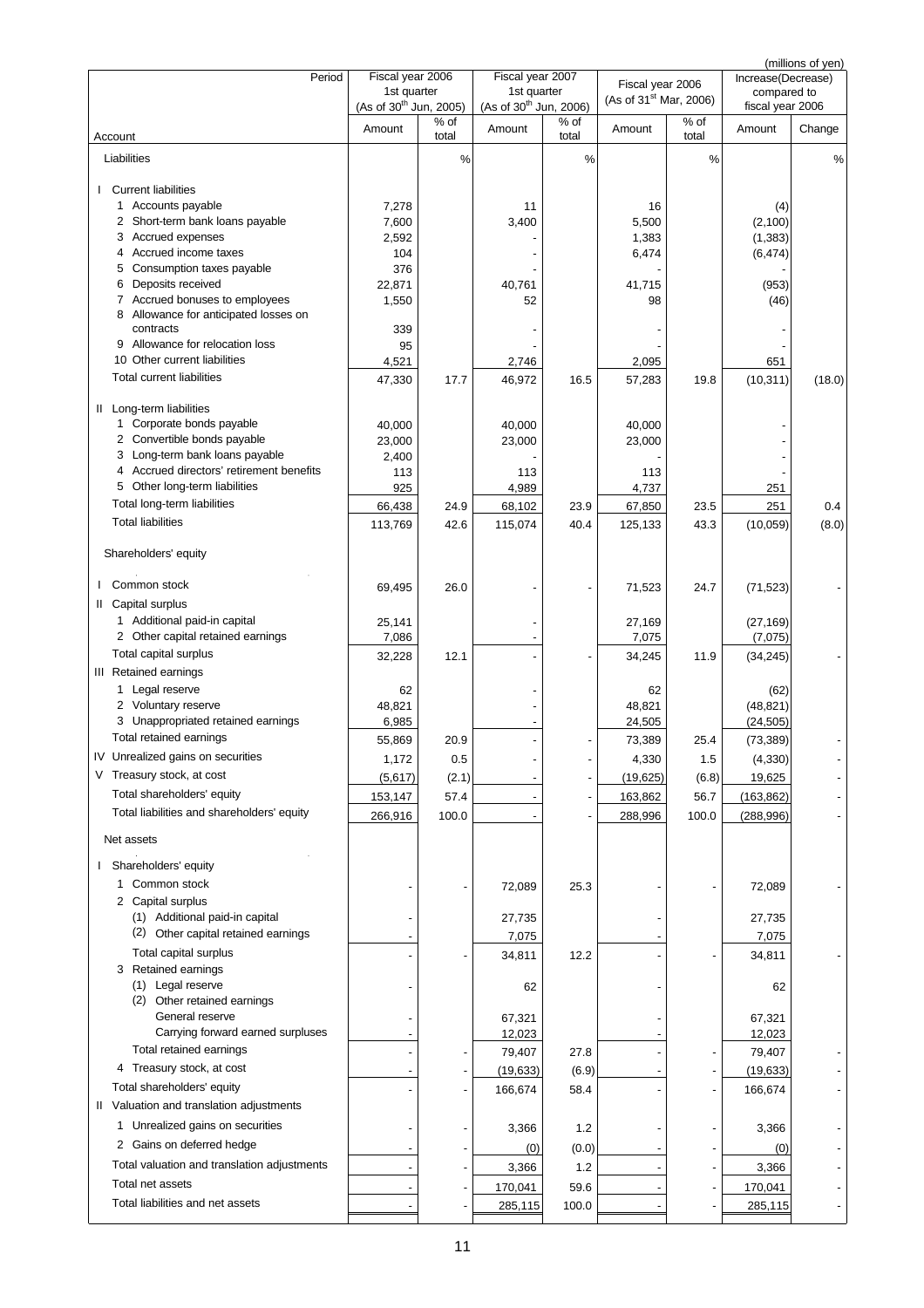## **Non-Consolidated Statements of Income**

|                                                  |                                  |                        |                                  |                        |            |               |                                  | (millions of yen)      |
|--------------------------------------------------|----------------------------------|------------------------|----------------------------------|------------------------|------------|---------------|----------------------------------|------------------------|
| Period                                           | Fiscal year 2006                 |                        | Fiscal year 2007                 |                        | Increase   |               | Fiscal year 2006                 |                        |
|                                                  | For the three months             |                        | For the three months             |                        | (Decrease) |               | For the year                     |                        |
|                                                  | ended 30 <sup>th</sup> Jun, 2005 |                        | ended 30 <sup>th</sup> Jun, 2006 |                        |            |               | ended 31 <sup>st</sup> Mar, 2006 |                        |
|                                                  |                                  | Ratio to               |                                  | Ratio to               |            |               |                                  | Ratio to               |
|                                                  | Amount                           | Sales and<br>operating | Amount                           | Sales and<br>operating | Amount     | Change        | Amount                           | Sales and<br>operating |
| Account                                          |                                  | revenue                |                                  | revenue                |            |               |                                  | revenue                |
|                                                  |                                  | $\frac{0}{0}$          |                                  | $\frac{0}{0}$          |            | $\frac{0}{0}$ |                                  | %                      |
| Sales and operating revenue<br>$\mathbf{L}$      | 24,872                           | 100.0                  |                                  |                        | (24, 872)  |               | 55,847                           | 93.4                   |
|                                                  |                                  |                        |                                  |                        |            |               |                                  |                        |
| II Operating costs                               |                                  |                        |                                  |                        |            |               |                                  |                        |
|                                                  | 19,470                           | 78.3                   |                                  |                        | (19, 470)  |               | 44,923                           | 75.1                   |
| Gross profit                                     | 5,402                            | 21.7                   |                                  |                        | (5,402)    |               | 10,923                           | 18.3                   |
|                                                  |                                  |                        |                                  |                        |            |               |                                  |                        |
| III Selling, general and administrative expenses | 3,651                            | 14.7                   |                                  |                        | (3,651)    |               | 8,761                            | 14.7                   |
|                                                  |                                  |                        |                                  |                        |            |               |                                  |                        |
| IV Operating revenue                             |                                  |                        | 10,686                           | 100.0                  | 10,686     |               | 3,959                            | 6.6                    |
|                                                  |                                  |                        |                                  |                        |            |               |                                  |                        |
| V Operating expenses                             |                                  |                        | 1,890                            | 17.7                   | 1,890      |               | 3,592                            | 6.0                    |
| Operating income                                 | 1,750                            | 7.0                    | 8,796                            | 82.3                   | 7,045      | 402.5         | 2,529                            | 4.2                    |
|                                                  |                                  |                        |                                  |                        |            |               |                                  |                        |
| VI Non-operating income                          | 2,351                            | 9.5                    | 871                              | 8.2                    | (1, 479)   | (62.9)        | 4,681                            | 7.8                    |
|                                                  |                                  |                        |                                  |                        |            |               |                                  |                        |
| VII Non-operating expenses                       | 360                              | 1.5                    | 256                              | 2.4                    | (103)      | (28.8)        | 1,004                            | 1.7                    |
| Ordinary income                                  | 3,741                            | 15.0                   | 9,412                            | 88.1                   | 5,670      | 151.5         | 6,206                            | 10.3                   |
|                                                  |                                  |                        |                                  |                        |            |               |                                  |                        |
| VIII Extraordinary gains                         |                                  |                        |                                  |                        |            |               |                                  |                        |
|                                                  | 67                               | 0.3                    | 37                               | 0.3                    | (30)       | (44.9)        | 34,958                           | 58.5                   |
| IX Extraordinary losses                          |                                  |                        |                                  |                        |            |               |                                  |                        |
|                                                  | 281                              | 1.1                    | 36                               | 0.3                    | (244)      | (86.9)        | 7,166                            | 12.0                   |
| Income before income taxes                       | 3,528                            | 14.2                   | 9,412                            | 88.1                   | 5,884      | 166.8         | 33,998                           | 56.8                   |
| Income taxes : Current                           | (6)                              | (0.0)                  | (113)                            | (1.1)                  | (107)      |               | (410)                            | (0.7)                  |
| Income taxes: Deferred                           | (1,508)                          | (6.1)                  | 519                              | 4.9                    | 2,028      |               | 11,845                           | 19.8                   |
| Net income                                       | 5,043                            | 20.3                   | 9,006                            | 84.3                   | 3,963      | 78.6          | 22,563                           | 37.7                   |
| Retained earnings at the beginning               | 1,942                            |                        |                                  |                        | (1, 942)   |               | 1,942                            |                        |
| Unappropriated retained earnings                 | 6,985                            |                        |                                  |                        | (6,985)    |               | 24,505                           |                        |
|                                                  |                                  |                        |                                  |                        |            |               |                                  |                        |
|                                                  |                                  |                        |                                  |                        |            |               |                                  |                        |

Note CSK CORPORATION was separated into two companies, CSK HOLDINGS CORPORATION and CSK SYSTEMS CORPORATION on 1<sup>st</sup> October, 2005. "I Sales and operating revenue", "II Operating costs" and "III Selling, general and administrative expenses" are revenue and expenses of ex-CSK CORPORATION for the three months ended 30<sup>th</sup> June, 2005.

"IV Operating revenue" and "V Operating expenses" are revenue and expenses of the CSK HOLDINGS CORPORATION,

a holding company, for the three months ended  $30<sup>th</sup>$  June, 2006.